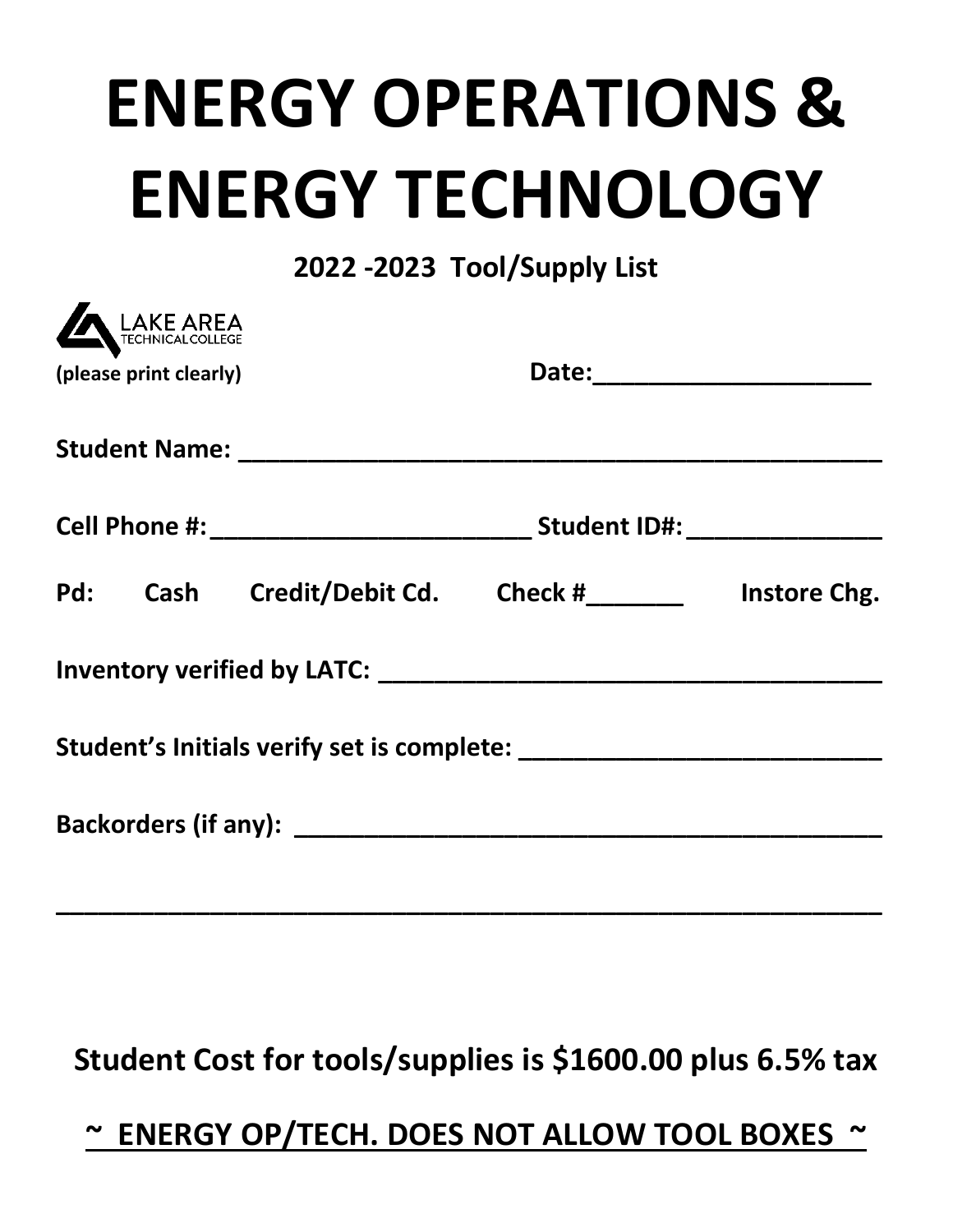

## **ENERGY OP/TECH. 2022 -2023 Tools/Supplies included in Set, pg. 1**

## **A-OX**

| <b>TIL1413L</b>   | <b>TILLMAN GLOVES</b>              |
|-------------------|------------------------------------|
| NAS900-STC        | <b>TIP CLEANER</b>                 |
| REV110L           | <b>WELDING GLOVES</b>              |
| REVFRB9-30C/BSX   | <b>WELDING JACKET</b>              |
| LENLH-1           | <b>CHIPPING HAMMER</b>             |
| NAS102-387        | <b>WIRE BRUSH</b>                  |
| KCP14940          | <b>HEAD GEAR</b>                   |
| <b>KCP29091</b>   | <b>CLEAR VISOR</b>                 |
| <b>TIL1414M</b>   | <b>TILLMAN DRIVER GLOVES</b>       |
| REV39L            | <b>MIG GLOVES</b>                  |
| <b>MLL 281000</b> | MILLER ELITE AUTO DARKENING HELMET |

## **GRAINGER**

| 3WMD2V30         | SAFETY GLASSES-KLEENGUARD NEMESIS |
|------------------|-----------------------------------|
| $5C961 - QTY.-2$ | <b>12" CARPENTER'S SQUARE</b>     |
| 32PJ51           | <b>BUCKET LINER</b>               |
| 2CJ12            | LOCK OUT TAG                      |

## **TRAVERS TOOL**

 $\_$ 22-501-020 –  $\overline{QTY}$ . 2 5/16 HIGH SPEED STEEL

#### **MENARDS**

\_\_5 GALLON PAIL

## **BOOKSTORE**

| FX350MS | CASIO CALCULATOR                   |
|---------|------------------------------------|
| U1253B  | TECHNITOOL KEYSIGHT DMM MULTIMETER |